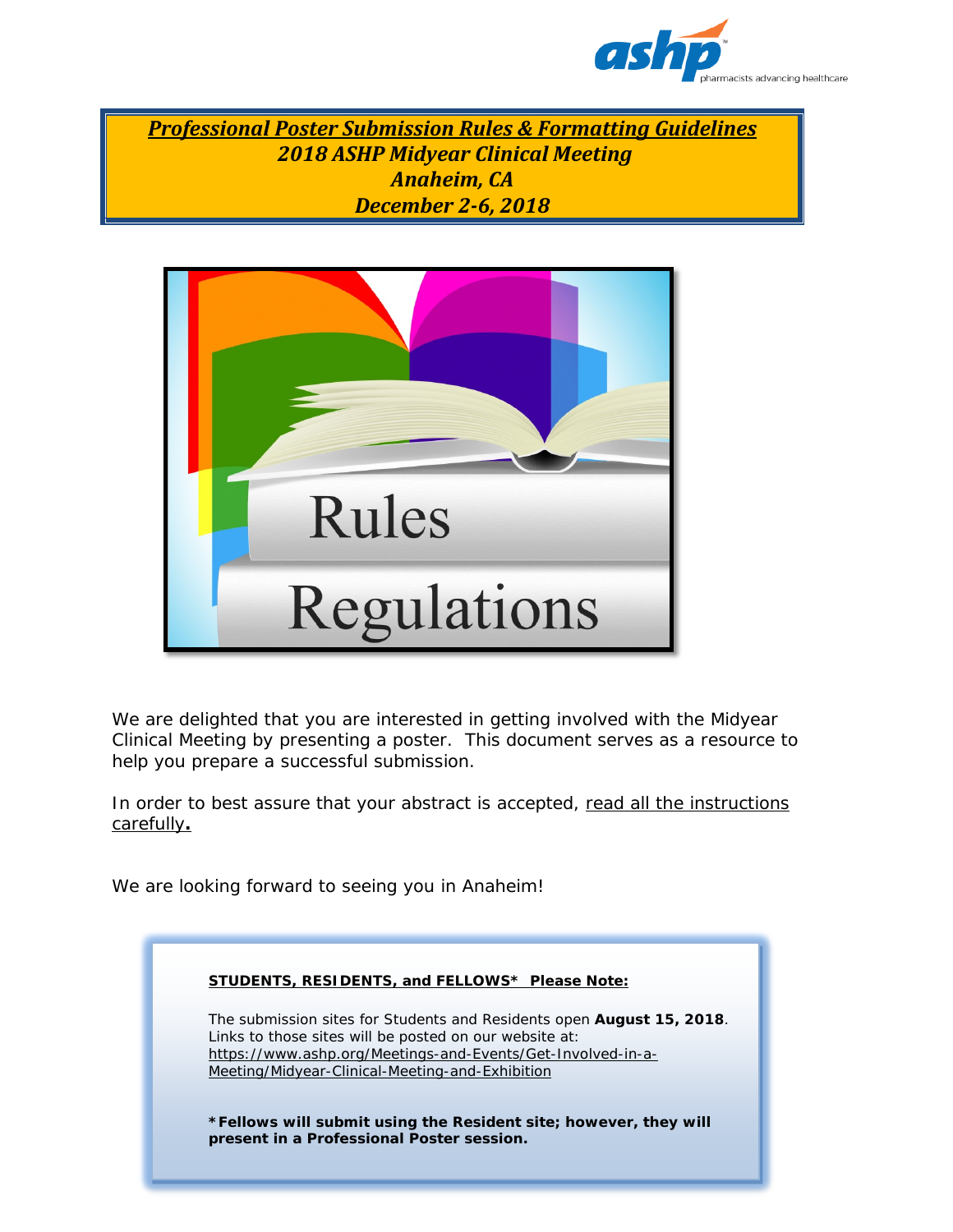

# **TABLE OF CONTENTS**

| Tasks to Complete for Your Abstract Proposal Online  4 |
|--------------------------------------------------------|
|                                                        |
|                                                        |
|                                                        |
|                                                        |
|                                                        |
|                                                        |
|                                                        |
|                                                        |
|                                                        |
|                                                        |
| Task 5: Financial Relationship Disclosure 8            |
| Task 6: Conflict of Interest Agreement  8              |
|                                                        |
|                                                        |
|                                                        |
| Abstract Example/Descriptive Report Abstract 11        |
| Abstract Example/Evaluative Report Abstract  12        |
|                                                        |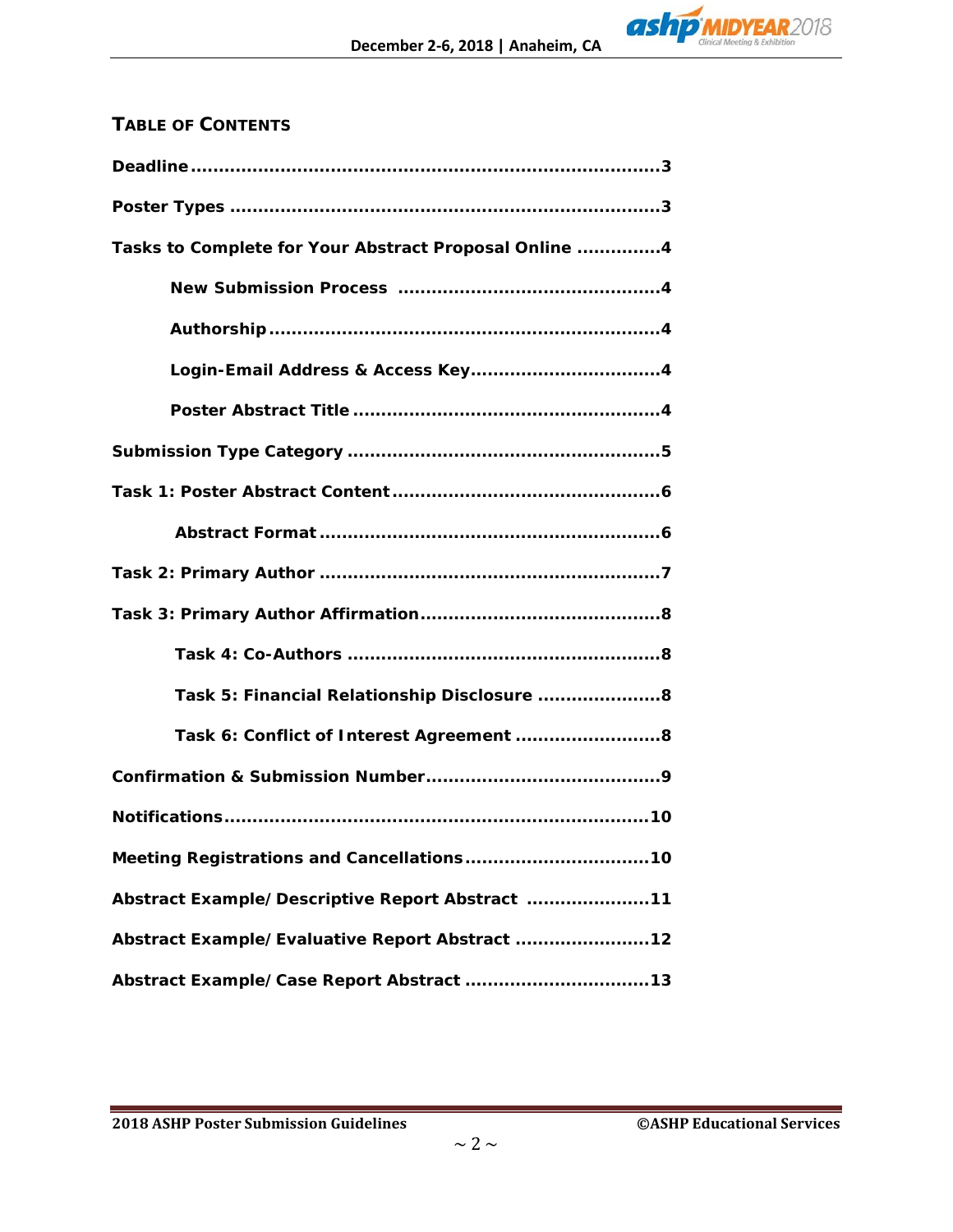

### **SUBMISSION DEADLINE**

**June 15, 2018 at 11:59 pm (Pacific)** – Abstracts must be complete and submitted by this date; no new submission or edits will be accepted after this deadline. ASHP will not edit abstracts. Incomplete abstracts will be deleted from the system after this deadline.

# **POSTER TYPE**

**Poster Presentations** are informal discussions among meeting attendees about current projects in pharmacy practice. Poster presentations provide an excellent opportunity to pick up ideas that have been successful in other healthcare systems.

Poster abstracts are classified as one the following:

- **D = Descriptive Reports:** Describes new, improved or innovative roles or services in pharmacy practice, or unusual clinical cases in one or a few patients that have not been formally evaluated but are of such importance that they must be brought to the attention of practitioners. Descriptive reports must contain detailed rationale of the project or case, and the importance of the report to pharmacy practice.
- **E = Evaluative Study Reports:** Describes original research, including clinical research on drug effects in humans, drug-use evaluations, and evaluations of innovative pharmacy services. Evaluative study reports must include scientific results and/or data to support the conclusions, and indicate that all clinical research represented in the abstract was approved by the appropriate ethics committee or institutional review board and, if appropriate, informed consent was obtained for all subjects.
- **C = Case Reports:** Describes an unusual *patient-specific* case that was not part of a study but the findings are of interest to clinical pharmacists. Case Reports do not need the headings Purpose, Methods, Results, or Conclusions but cannot be a research-inprogress.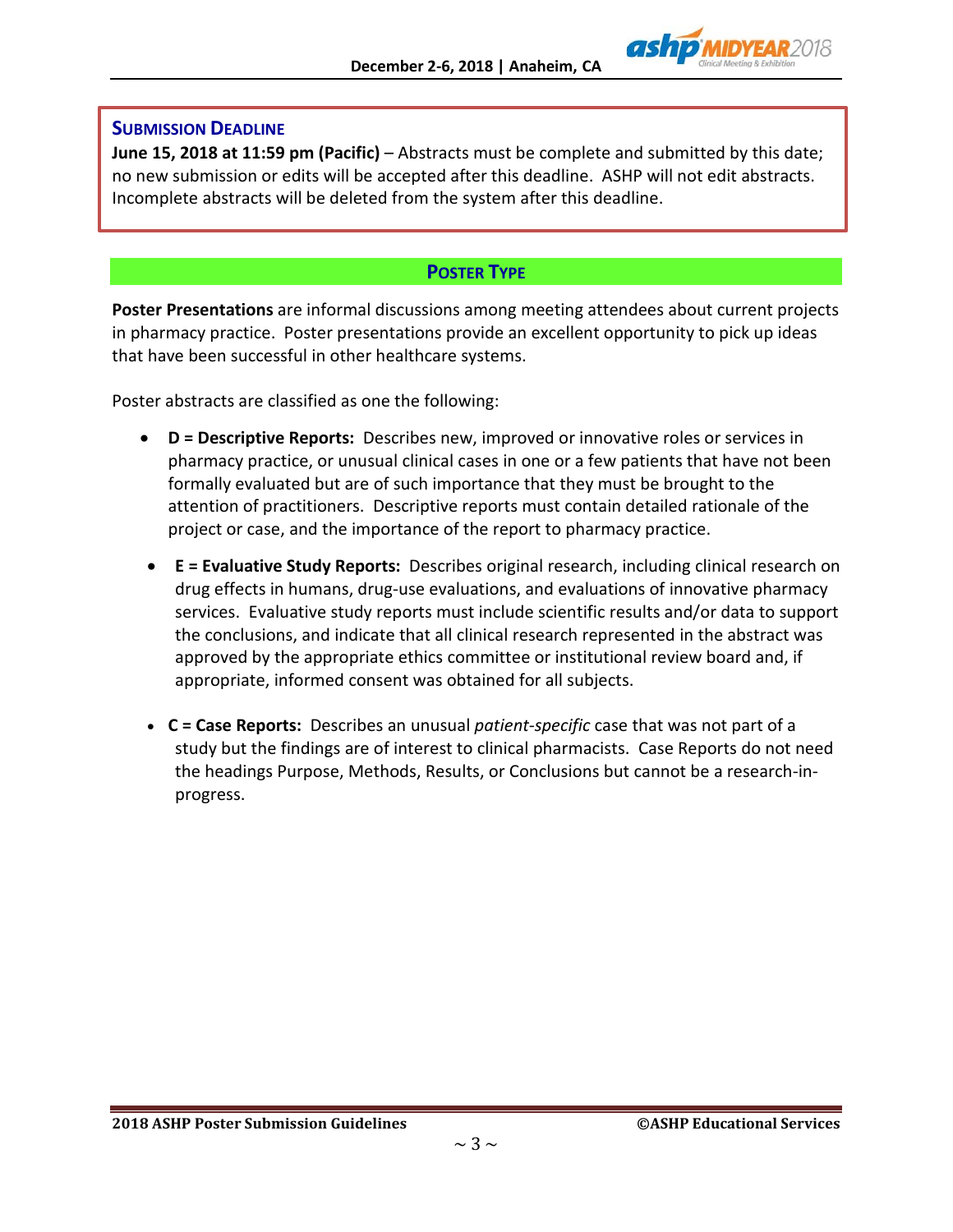

# **TASKS TO COMPLETE FOR YOUR ABSTRACT PROPOSAL ONLINE**

### **NEW SUBMISSION PROCESS**

Our new online submission tool requires the Primary Author to complete six (6) tasks to submit their poster. Some of our guidelines have changed, therefore, it is important that the Primary Author carefully read the information on the screen and follow the submission guidelines.

### **AUTHORSHIP**

The person entering the information online is considered *the Primary Author* as well as the primary presenter. The Primary Author's name will *automatically* appear first on the citation and the abstract, and it is their contact information that will be printed on the published version of the abstract. **The Primary Author is responsible for verifying that all coauthors are aware of the content of the abstract and support the data**.

Multiple abstracts on the same topic from one author or institution will not be accepted. Your poster presentation at the meeting must not differ from the original accepted title and abstract content in your submission. An author of the abstract (preferably the Primary Author) is required to attend the meeting to present the poster.

# **LOGIN – EMAIL ADDRESS & ACCESS KEY**

To submit an abstract, you must create a profile which includes your name, email address, and your access key.

• The email address and the access key you created is now your login information for the poster site. **The email that is used for logging into the ASHP Poster Abstract Submission site must belong to the Primary Author** – not an assistant or colleague.

*You must click "Continue" button on every screen in order to save your information*

**Do not** delete or alter the email address that is shown on your profile. Deleting the email address on this screen will cause your submission to be incomplete will not be included in the review process.

# **POSTER ABSTRACT TITLE**

Be sure your title accurately and concisely reflects the abstract content. Submission with titles that are NOT in the correct format will be rejected. **IMPORTANT: Only put the title of the abstract in the title field. DO NOT put it in the abstract content field**.

- **Title Format**
	- o Please use sentence case to format your titles. Titles in all uppercase or lowercase letters will not be accepted.
- 
- o **Do NOT** use proprietary (brand) names in the title
- o Use Capitalized letters only for acronyms or proper nouns (e.g. countries, etc.).
- o Do not use "A," "An," or "The" as the first word in the title

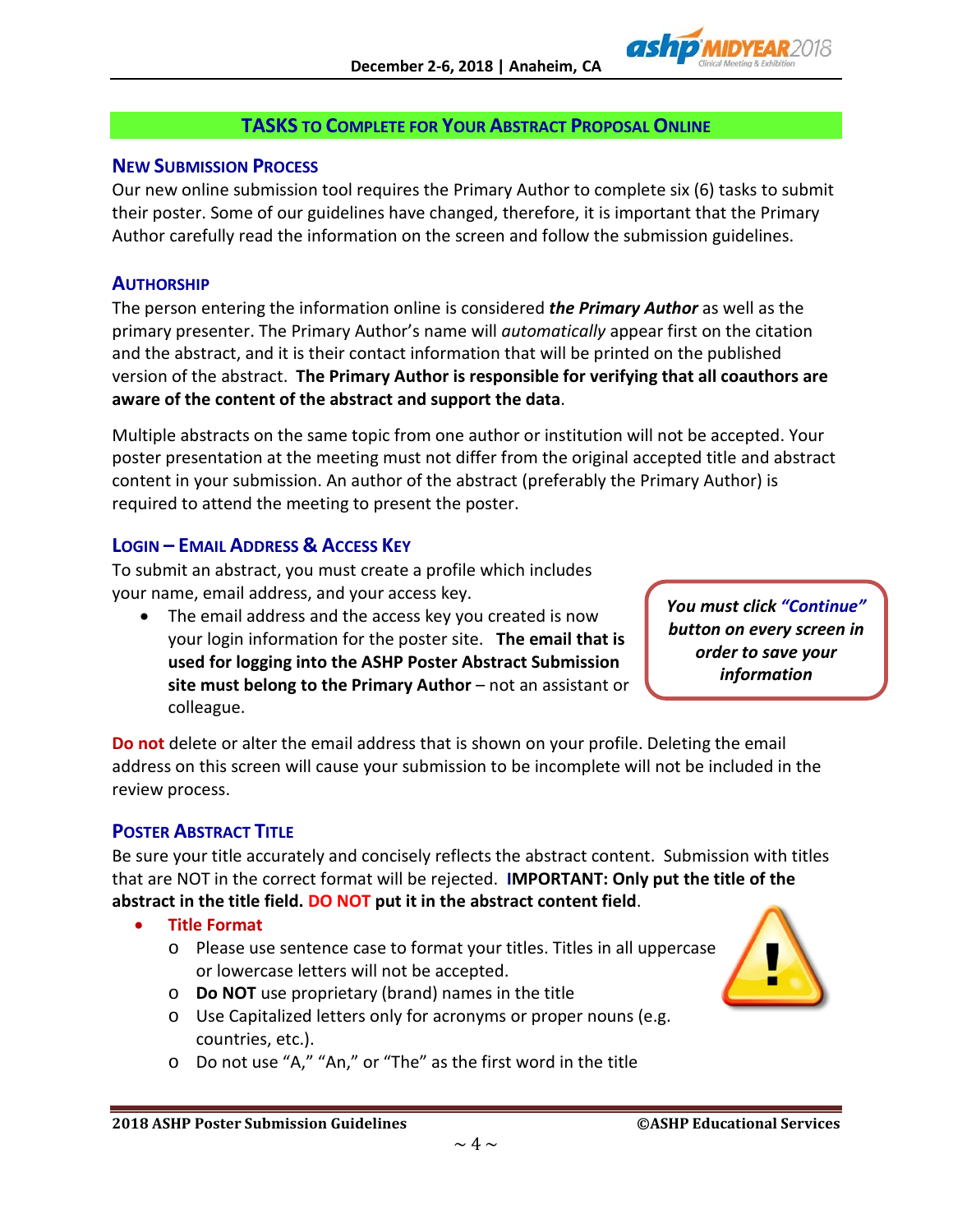

### • **Title Format Examples**

**Incorrect:** IMPLEMENTATION OF COMPUTERIZED PRESCRIBER ORDER ENTRY (CPOE) IN A SURGICAL UNIT: ONE YEAR LATER

**Incorrect**: implementation of computerized prescriber order entry (CPOE) in a surgical unit: One year later.

**CORRECT:** Implementation of computerized prescriber order entry (CPOE) in a surgical unit: one year later

### **SUBMISSION TYPE CATEGORY**

Select one category from the dropdown menu that most accurately reflects the content of the abstract. This category will be used to match your submission with the reviewer for the peerreview process.

Submission Categories:

- Administrative Practice/ Management /Financial Management / Human Resources
- Ambulatory Care
- Cardiology/ Anticoagulation
- Chronic/Managed Care
- Clinical Services Management
- Clinical Topics/Therapeutics
- Complimentary Alternative Medicine (Herbals, etc.)
- Critical Care
- Drug Information/ Drug-Use Evaluation
- Emergency Medicine
- Emergency Preparedness
- Geriatrics
- Home Care
- Infectious Diseases/HIV
- Informatics/Technology/Automation
- Investigational Drugs
- I.V. Therapy/ Infusion Devices
- Leadership Development
- Nuclear Pharmacy
- Nutrition Support
- Oncology/Hematology
- Operating Room Pharmacy
- Pain Management/ Palliative Care
- **Pediatrics**
- **Pharmacokinetics**
- Pharmacy Law/ Regulatory/ Accreditation
- Pharmacy Technicians: Competencies Development/Other
- Precepting/Preceptor Skills/Education and Training
- Professionalism and Career Development
- Psychiatry/Neurology
- Safety/Quality
- Small and/or Rural Practice
- Toxicology
- Transplant/Immunology
- Women's Health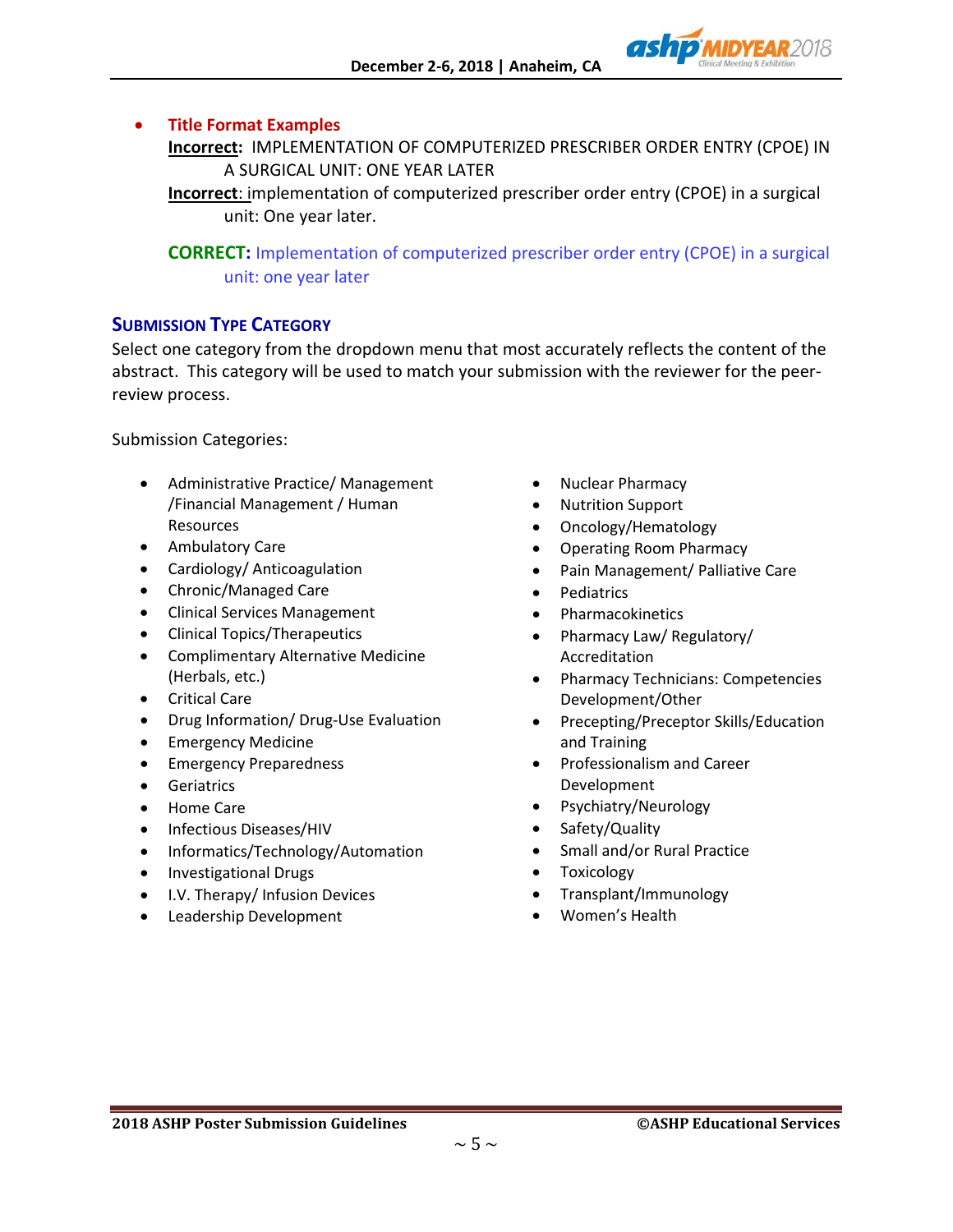

# **TASK 1: Poster Abstract Content**

Enter your poster abstract content details. Only completed submissions will be included in the reviewer process.

### **ABSTRACT CONTENT MUST:**

- **Be complete at the time of submission**. Planned projects or descriptions of projects still being implemented will not be accepted.
- Contain **Purpose, Methods, Results and Conclusions.**
- **NOT** contain the statement "**details/results will be discussed**". Abstracts with this statement will not be accepted.

All clinical research involving patients must have been approved by the appropriate **ethics committee** or **institutional review board.** If informed consent was required of all subjects, a statement to this effect must be included in the abstract.

- $\checkmark$  Be supported by **scientific merit**. Methodology is consistent with sound research design; study designed in a manner likely to answer the research questions; research questions aligned with proposed data collection and conclusion.
- **Exhibit a balanced presentation**. Abstracts must be non-promotional in nature and free of commercial bias. Abstracts written in a manner that promotes a company, service or product will not be accepted.
- Support a topic of **relevance** and **importance** to our attendees.

# **ABSTRACT FORMAT:**

- **Correctly** format your title. **(see page 5 for details on correct title format)**
- **Word Limits**  your entire abstract should be approximately 400 - 625 words.
- **DO NOT** use special functions such as tabs, underlines, trademarks, superscript, subscript, bold, or italics.
- **Spell out** special symbols Greek letters, degrees, plus and/or minus signs, greater than or less signs, percentage, etc. Use standard abbreviations.
- **DO NOT include** graphs, tables, or illustrations in your abstract.
- Spell out all pharmaceutical **acronyms**.
- Do not include the title or authors in the body of the abstract.
- **Abstracts in outline form will be rejected**.
- **Poster Type** Your abstract must be a **Descriptive, Evaluative Study Report, or Case Report**.

#### **Word Limits**

| <b>Title</b>      | ~25 words or less   |
|-------------------|---------------------|
| <b>Purpose</b>    | $~\sim$ 100 words   |
| <b>Methods</b>    | $\sim$ 225 words    |
| <b>Results</b>    | $\approx$ 200 words |
| <b>Conclusion</b> | $~\sim$ 100 words   |

**Total ~ 625 words max**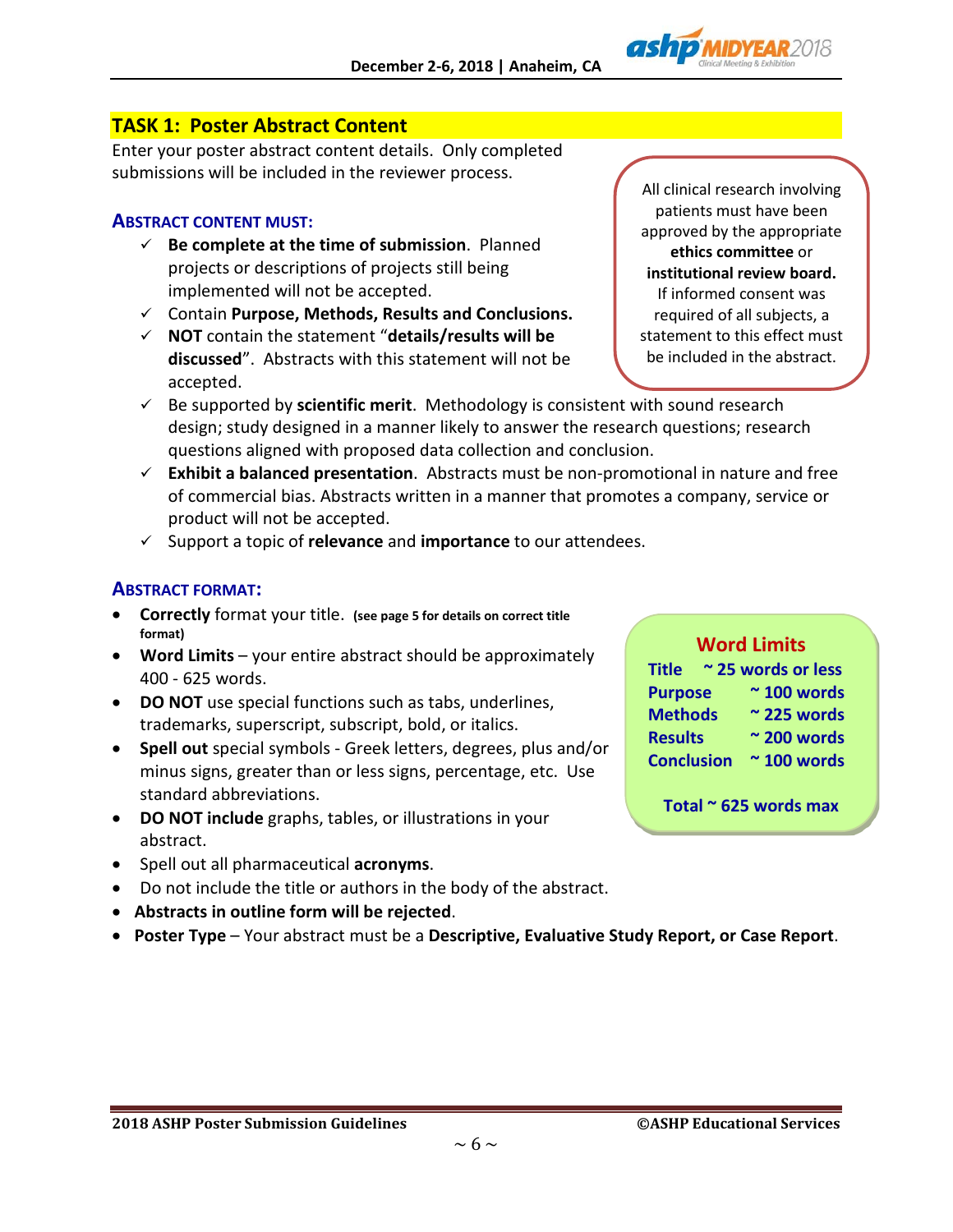

#### **IMPORTANT**

- **Abstracts that we feel have been ghostwritten or have been commissioned by a commercial entity for the express purpose of positive publicity for a product or service will not be accepted.**
- **Your abstract will be peer reviewed and evaluated based on the guidelines provided in this document.**
- **Abstracts submitted for presentation must not have been presented or published previously. Exceptions are those presented at a state society meeting or an international meeting held outside the U.S.**
- **ASHP does not retain the exclusive rights of publication to poster abstracts submitted for our meetings. Accepted abstracts will be published on the 2018 ASHP Midyear Clinical Meetings Website two weeks prior to the meeting.**

### **TASK 2: PRIMARY AUTHOR**



### **PRIMARY AUTHOR**

**Primary Author** -Primary author's (submitter) name automatically appears first on the poster citation, and their contact information will be printed in the published version of the abstract.

To complete this task, click on the Primary Author's name to update the required fields. The required information includes:

- First name, Middle Initial (add a period), Last name, mailing address, contact information (i.e., phone and email address).
- Professional information, i.e., position/title, employer, and credentials

You must enter this information to update your profile after you have created your access key. Click the Continue button to save your changes. Click the Save Primary Author button to move to the next task.

- **Do not use ALL CAPS**
- **Remember to include a period after your middle initial**
- **Do not place degrees in the "Last Name" field; add degrees in the credentials field**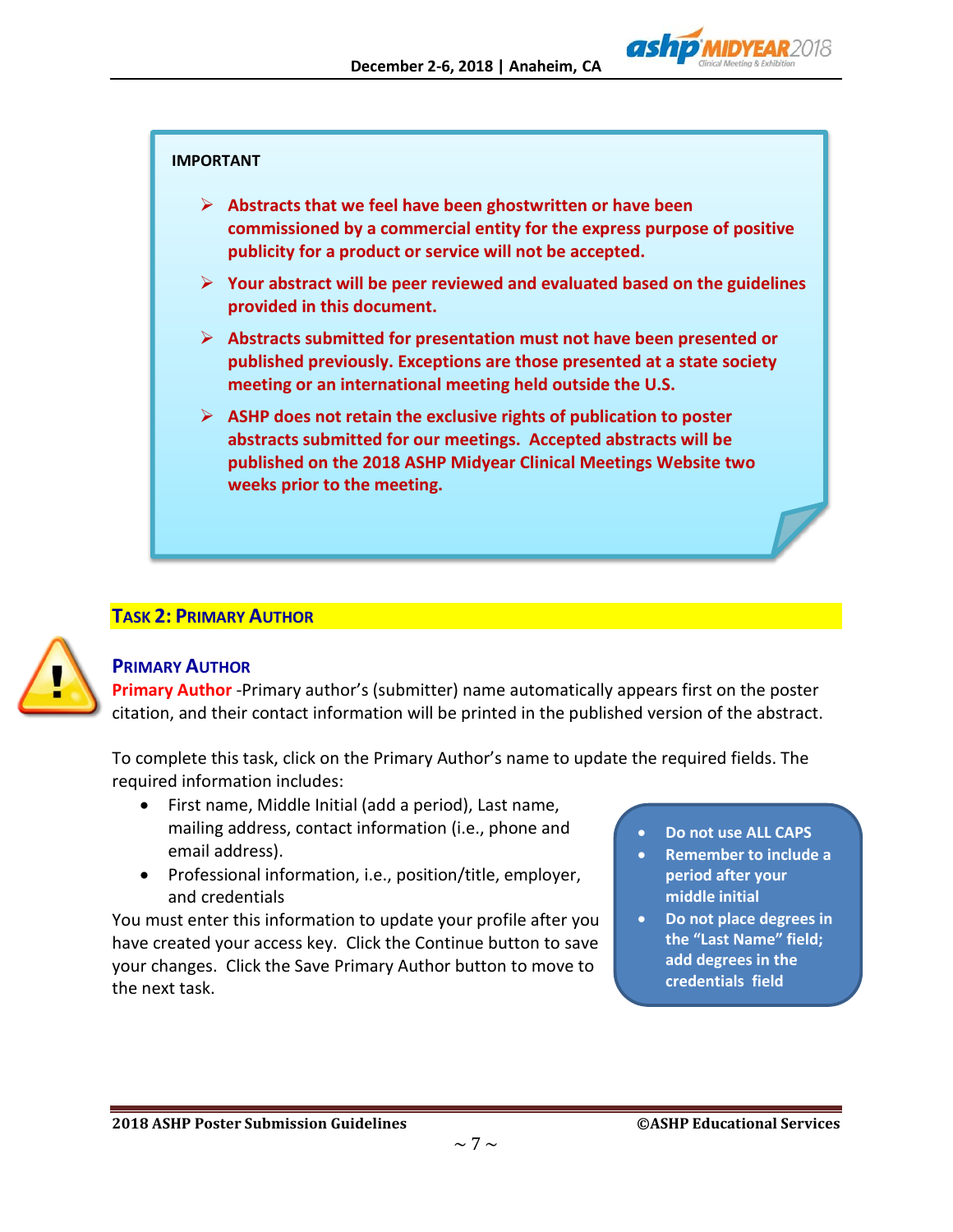# **TASK 3: PRIMARY AUTHOR AFFIRMATION**

**Affirmation of Content** – The primary author must affirm the content of the submission on behalf of all authors listed on the abstract. Affirmation means that all co-authors are aware of the content and the primary author or one of the co-authors will present the poster during the time assigned if the abstract submission is accepted. Other items include:

- ASHP Membership
- Federal affiliation (if applicable) If you selected "Other federal agency", please specify by entering the appropriate information in the text box.
- Indicate using the drop down menu if the poster content is related to emergency medicine, emergency department, or emergency care.

Click the **Continue** button for the next step.

# **TASK 4: CO-AUTHORS**

**Additional Authors/Co-Authors** – Each submission may have to up to five (5) authors, the primary author and four (4) additional authors. The primary author:

- Must submit the names and email addresses using the co-author task.
- Is responsible for ensuring all authors are included and in the order they will appear on the abstract, citation, and on the poster display.

Click Save Co-Author List button for the next step.

# **ASHP will not add "forgotten" authors or make changes to the order of the authors.**

### **TASK 5: FINANCIAL RELATIONSHIP DISCLOSURE**

**Disclosures** – Only the financial relationships of the primary author must be disclosed.

- Click your name to complete the required information for this task.
- Disclose any financial relationships for you and/or your spouse/partner.
- Type your name to verify the information is correct and move to the next task.

### **TASK 6: CONFLICT OF INTEREST AGREEMENT**

The primary author must complete and sign the conflict of interest agreement terms for their submission. This includes agreeing to display the disclosures on the poster display. Primary Author must:

- Read and sign the agreement.
- Click the **Submit Agreement** button to complete the task.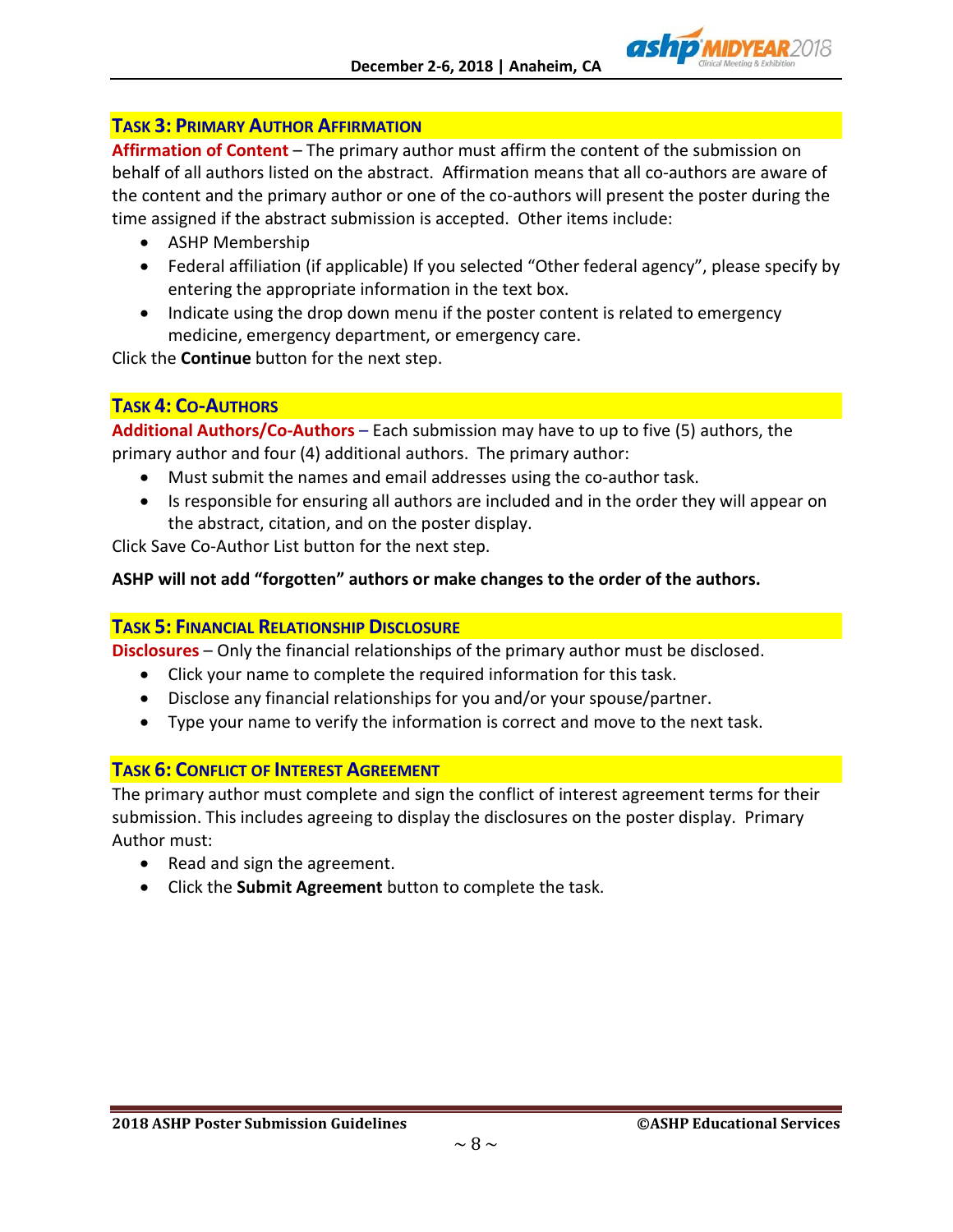

### **CONFIRMATION & SUBMISSION NUMBER**

When all the submission tasks are completed (showing a green check mark) you must save your submission before you can submit it. Click the **Save Submission** button and the screen will indicate that you have completed all the required tasks for your abstract proposal.

- Click the **Submit** button to submit the abstract.
- You will automatically get a confirmation email with your submission details. Please save it for your records.
- Your abstract title will appear on the screen with a link to preview the content or send a confirmation email.

**Submission Number: Your Proposal ID is your Submission Numbe**r. It appears on the screen with the list of tasks you completed as well as in your email confirmation.

### **INCOMPLETE SUBMISSIONS**

Incomplete submissions will be deleted from our online system (*i.e. missing required elements, etc.*).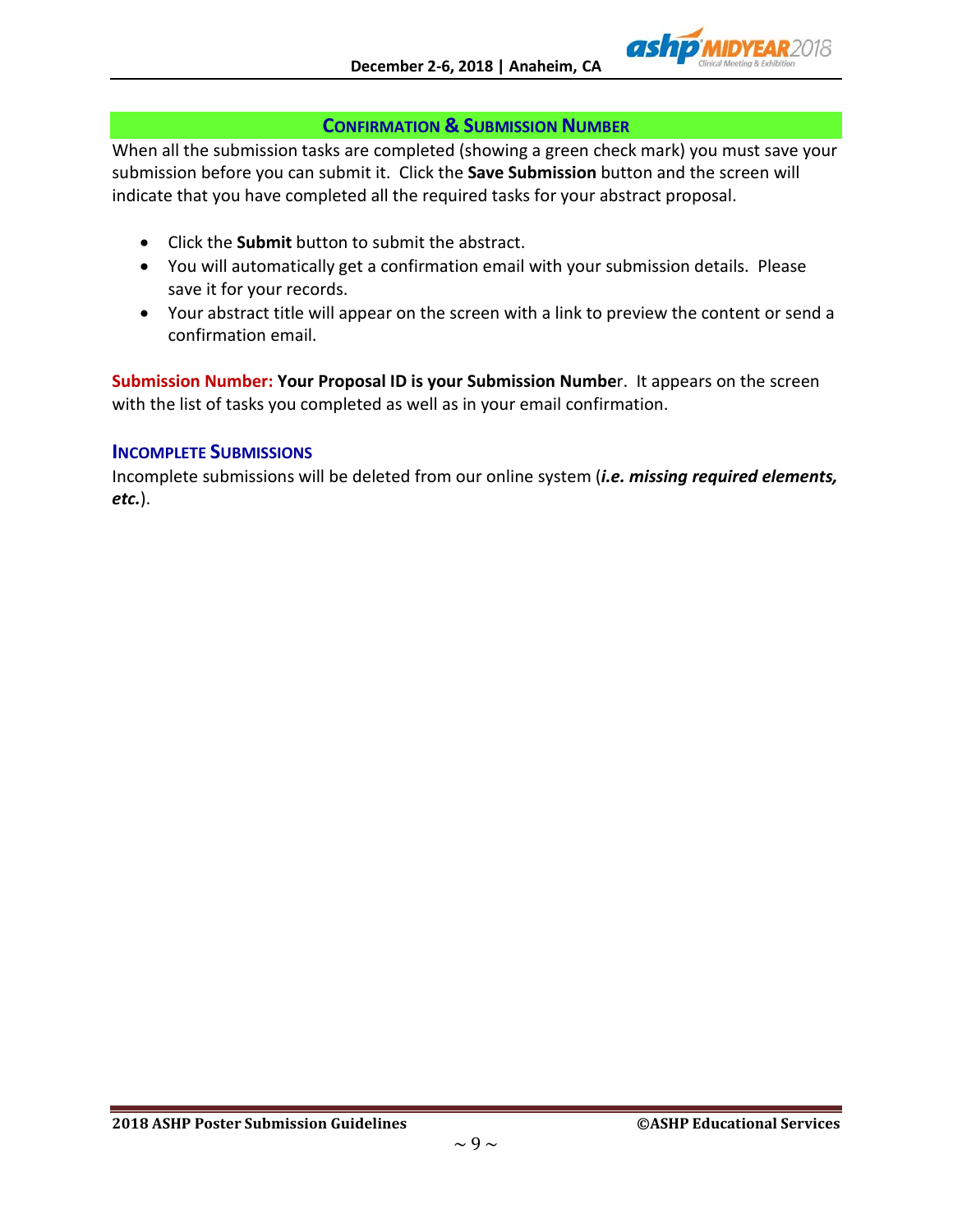

# **NOTIFICATIONS**

Accepted and rejected **Submission Numbers** will be posted on our Web site at : [https://www.ashp.org/Meetings-and-Events/Get-Involved-in-a-Meeting/Midyear-Clinical-](https://www.ashp.org/Meetings-and-Events/Get-Involved-in-a-Meeting/Midyear-Clinical-Meeting-and-Exhibition)[Meeting-and-Exhibition](https://www.ashp.org/Meetings-and-Events/Get-Involved-in-a-Meeting/Midyear-Clinical-Meeting-and-Exhibition) by August 5, 2018. The Submission Number appears on your Confirmation Page (see information below).

The poster listing, with scheduled times and board assignments, will also be posted on the Get Involved Web page by September 15, 2018.

If you have questions regarding your submission, please send an email t[o posters@ashp.org.](mailto:posters@ashp.org) Please include your name, the title of the submission and your **Submission Number**. ASHP will give out information to the Primary Author on the abstract.

# **MEETING REGISTRATIONS and CANCELLATIONS**

### **MEETING REGISTRATION**

Presenting a poster at our meeting is a voluntary effort and ASHP cannot pay expenses for your participation. If your submission is accepted you, are responsible for your own meeting registration fee and travel. All presenters must be registered for the meeting, at least for the day of your poster presentation.

### **WITHDRAWALS/CANCELLATIONS**

Written notification is required for all submission withdrawals. Only the Primary Author may withdraw a submission. Send your withdrawal request to[: posters@ashp.org.](mailto:posters@ashp.org) Please include your full name and presentation title in your request.

**NOTE: Because of our early publication deadlines, if you withdraw after receiving your acceptance notice we cannot guarantee that your presentation citation and/or abstract will not appear in print, on the ASHP Website, or in other print or electronic media.**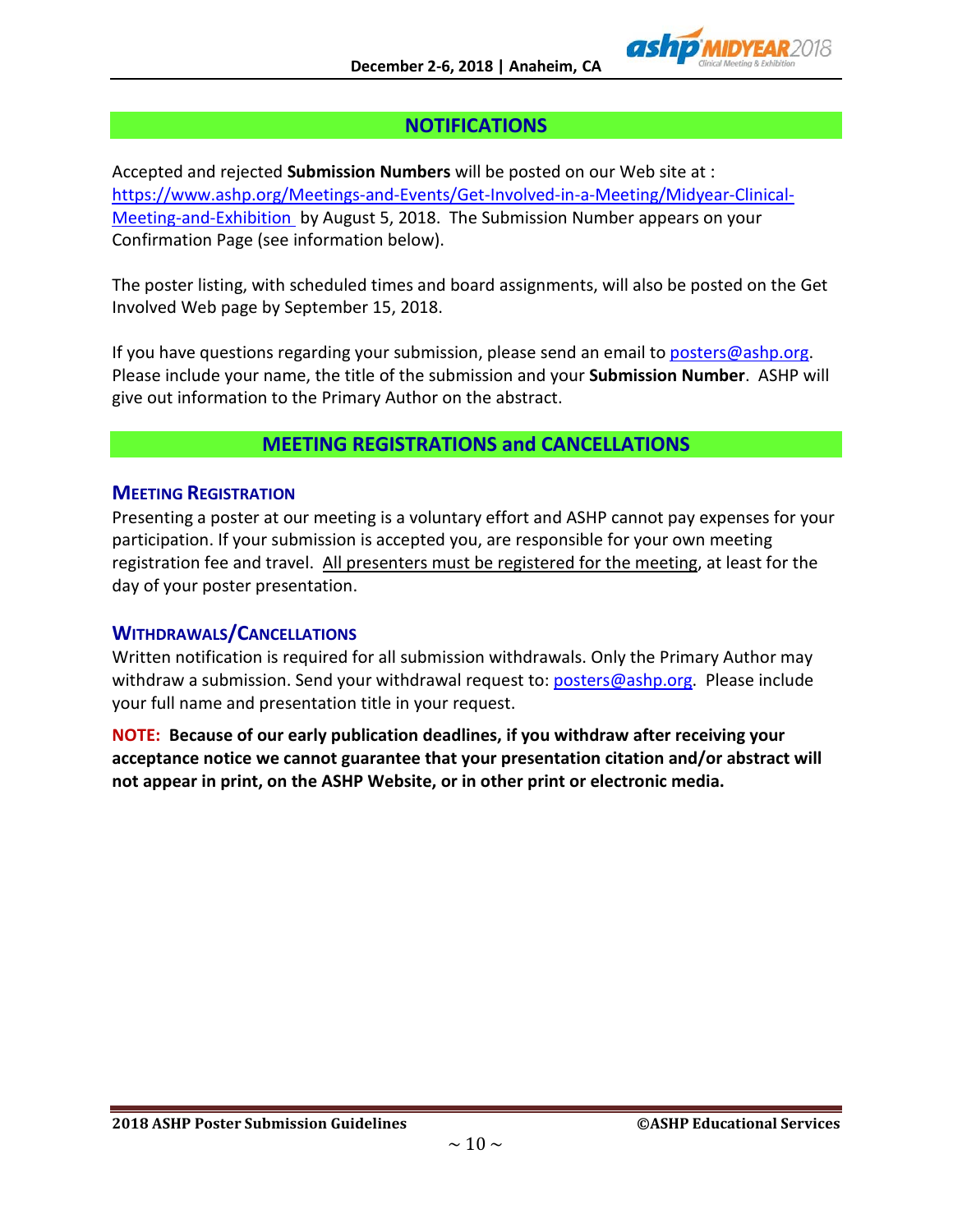

### **ABSTRACT EXAMPLES**

### **Descriptive Report Poster Abstract Sample**

**PLEASE NOTE: Do not** include the field names – **Purpose, Methods, Results, and Conclusion** – in the body of your abstract.

**Title:** Assessing pharmacist competency for processing adult chemotherapy orders in a community hospital

**Purpose:** The avoidance of errors in the processing of chemotherapy orders is an important component in the pharmacy department's medication-use safety initiatives. Chemotherapy order processing was identified as a needed competency assessment to heighten awareness in recognizing and preventing chemotherapy medication errors. This project was designed to uncover and correct gaps in the knowledge that pharmacists needed for the safe processing of chemotherapy orders at a community hospital.

**Methods:** A pharmacist with advanced training (specialty residency) in oncology wrote a certification module and a competency assessment examination. The certification module included readings, the hospital policy on processing chemotherapy orders, and a chemotherapy order-processing checklist designed for the pharmacist. The assessment examination used three actual patient chemotherapy orders, each with specific patient demographics, laboratory values, and imbedded errors. Pharmacists taking the examination needed to identify the errors to process the orders safely. All staff pharmacists were required to complete the examination and instructed to work independently. A score of 100 percent was required to pass the competency assessment.

**Results:** Twelve pharmacists completed the module. Seven pharmacists correctly identified all the medication order errors in the competency assessment examination. Five pharmacists needed additional training in their identified areas of deficiency and took a customized assessment examination to address those areas specifically. All five pharmacists successfully completed the second assessment examination. The pharmacy director and clinical coordinators felt that the competency assessment examination was successful in identifying gaps in knowledge. The pharmacists indicated that they were more confident processing chemotherapy orders after successful completion of the module and competency assessment.

**Conclusion:** Competency assessment was helpful in identifying and correcting knowledge gaps and may be useful in medication order processing of high risk medications as part of the pharmacy department medication-use safety plan.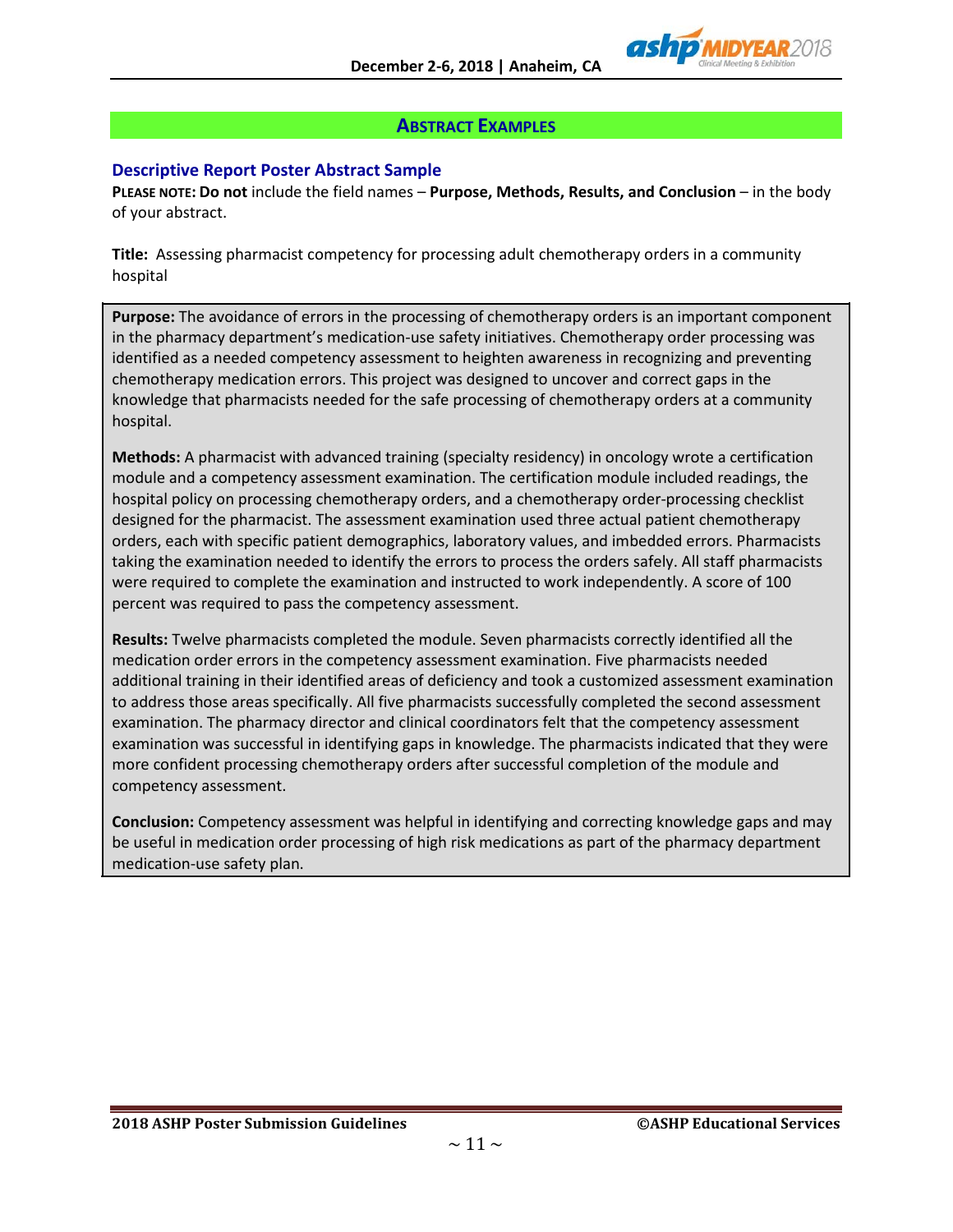

#### **Evaluative Study Abstract Sample**

**PLEASE NOTE: Do not** include the field names – **Purpose, Methods, Results, and Conclusion** – in the body of your abstract.

**Title:** Effect of carvedilol or atenolol combined with a renin-angiotesin blocker on glycemic control

**Purpose:** Beta-blockers decrease cardiovascular risk in patients with hypertension and diabetes mellitus (DM). However, their use has been associated with increased fasting glucose and HbAlc levels in these patients. The purpose of this study was to determine whether carvedilol or atenolol had more favorable glycemic effects on patients with diabetes and hypertension who were also using a renin-angiotensin (RAS) blocker, which is known to improve glycemic control.

**Methods:** The institutional review board approved this open-label, randomized, and controlled group study. Men and women aged 18-65 provided informed consent and enrolled if they had Type 2 DM and stage 1 or 2 hypertension controlled by medication. Patients taking a non-ocular beta-blocker within the past 3 months and those with pulmonary, cardiovascular, or kidney disease were excluded. Antihypertensive treatment must have included an RAS blocker, such as an angiotensin-converting enzyme (ACE) inhibitor or angiotensin II receptor blocker (ARB). Following a washout period to discontinue all other antihypertensive treatments, 48 patients were randomized to receive either carvedilol (n equals 25) or atenolol (n equals 23) for 24 weeks. Study medication was titrated from carvedilol 6.25 mg twice daily and atenolol 12.5 mg twice daily to a maximum dose of 25 mg and 100 mg twice daily, respectively, at two-week intervals toward target blood pressure levels (less than or equal to 130/80 mmHg). The primary outcome measure was a change from baseline in HbAlc after 6 months of treatment. Secondary outcomes included changes in blood pressure and heart rate. It was determined that 23 participants per treatment group would yield 80 percent power to detect a difference of 0.20 percent between groups for the primary outcome. Data are expressed as means with 95 percent confidence intervals, and evaluation of primary and secondary outcomes utilized analysis of variance.

**Results:** The mean difference between carvedilol and atenolol in the change in HbAlc from baseline was 0.21 percent (95 percent CI, 0.04 percent to 0.27 percent, P equals 0.004). HbAlc levels increased with atenolol administration (0.23 percent; 95 percent CI, 0.08 percent to 0.31 percent, P less than 0.001) but did not change significantly with carvedilol (0.02 percent; 95 percent CI, -0.06 to 0.08 percent, P equals 0.65). Effects on blood pressure and heart rate were comparable.

**Conclusions:** Use of carvedilol in the presence of RAS blockade did not affect glycemic control. However, atenolol was associated with a slight increase in HbAlc after 6 months of treatment. The clinical significance of these effects must be determined in larger, long-term clinical trials.